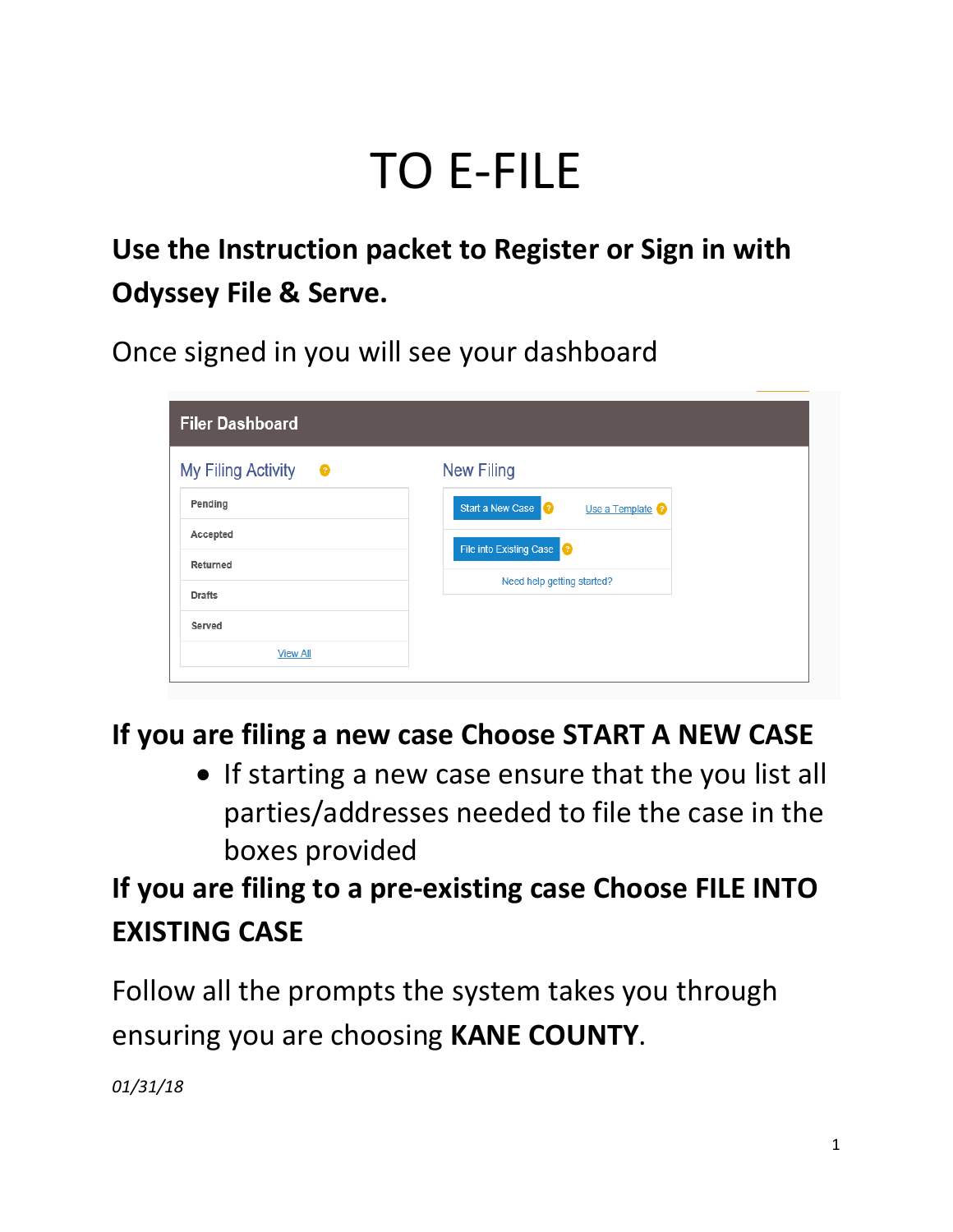Once you have completed putting the case number in the system the ACTIONS box will provide you will options



## **Filing Type**

- If you are serving electronic and have email addresses select **Efile and Serve**
- If you are serving conventional mailing select **EFile**



## **Filing Codes**

- Choose one of the codes that best fits your document

| <b>Filing Code</b>          |  |
|-----------------------------|--|
| Click to select Filing Code |  |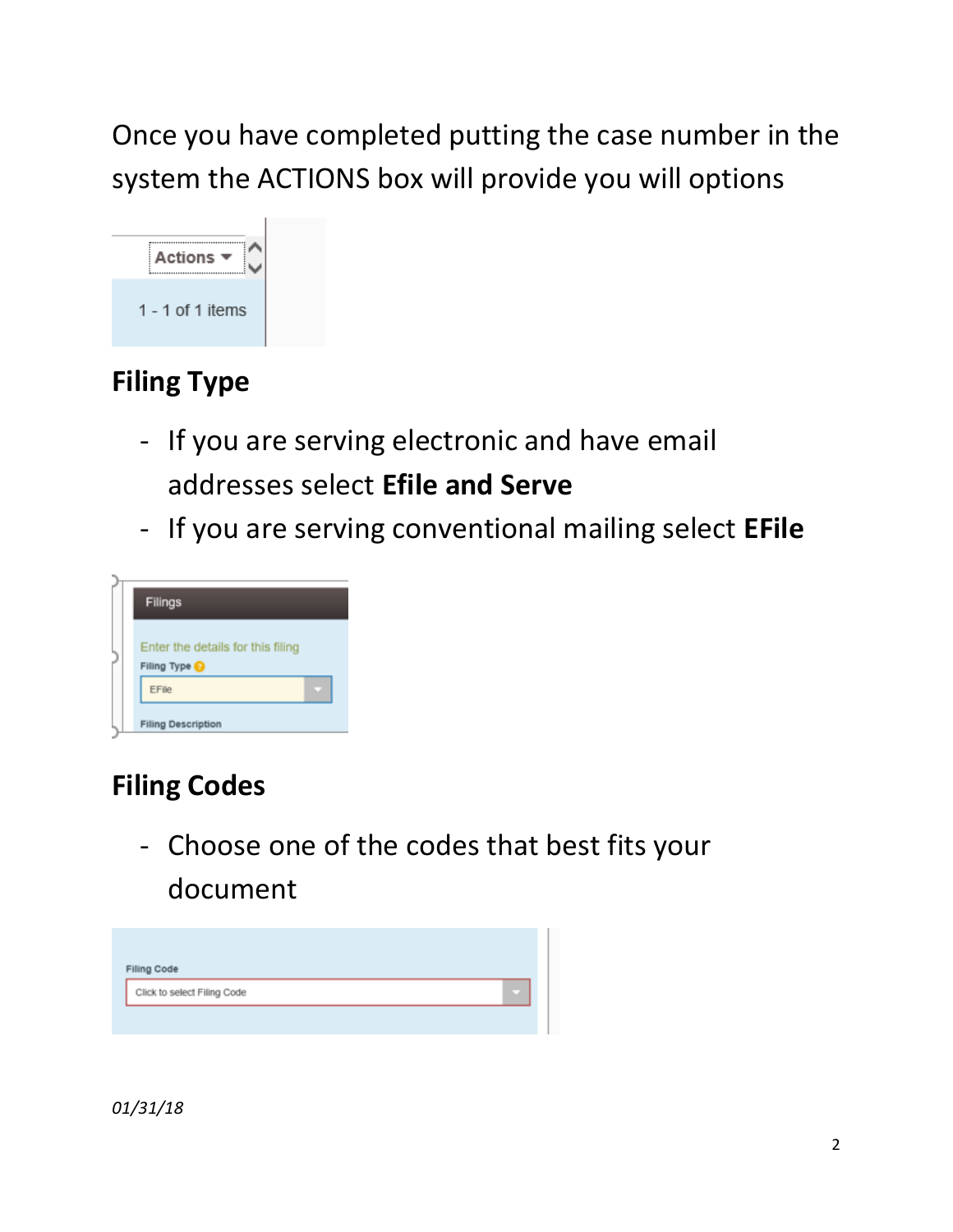## Click the Upload button under LEAD DOCUMENT



## It should default to the SCANS folder



DOUBLE CLICK your document to load it in the program

| $\sqrt{2}$ 01022018113201 | 1/2/2018 11:32 AM | Adobe Acrobat D | 417 KB |
|---------------------------|-------------------|-----------------|--------|
|---------------------------|-------------------|-----------------|--------|

#### Choose the security of your document



**Non-Confidential** (public documents) and **Confidential**  (Impounded/Sealed documents)

#### **SAVE CHANGES**



*01/31/18*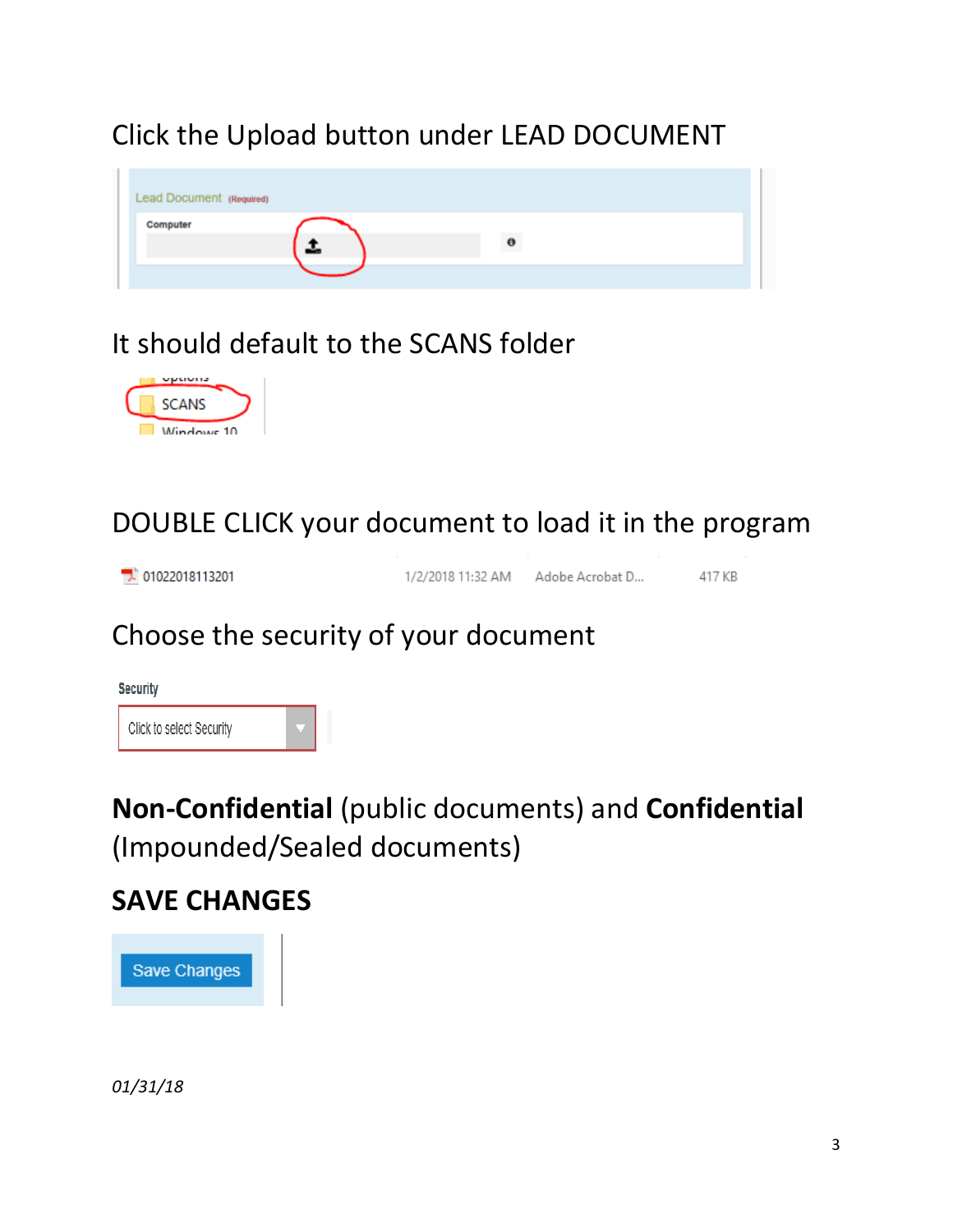#### **\*\*\*\*\*If you have more than one document\*\*\***

#### **Click the ADD ANOTHER FILING and repeat the previous steps to add those documents to your envelope**



## Add in your Payment Account information**- this should have been set up in registration**

| <b>Total Filing Fee</b>                    | \$0.00<br>Envelope Total: \$0.00<br>31 |
|--------------------------------------------|----------------------------------------|
| <b>Payment Account</b>                     |                                        |
| Click to select Payment Account            |                                        |
| Party Responsible for Fees                 |                                        |
| Click to select Party Responsible for Fees |                                        |
|                                            |                                        |

Check to see that all mandatory fields are filled out, if not they will be highlighted in RED